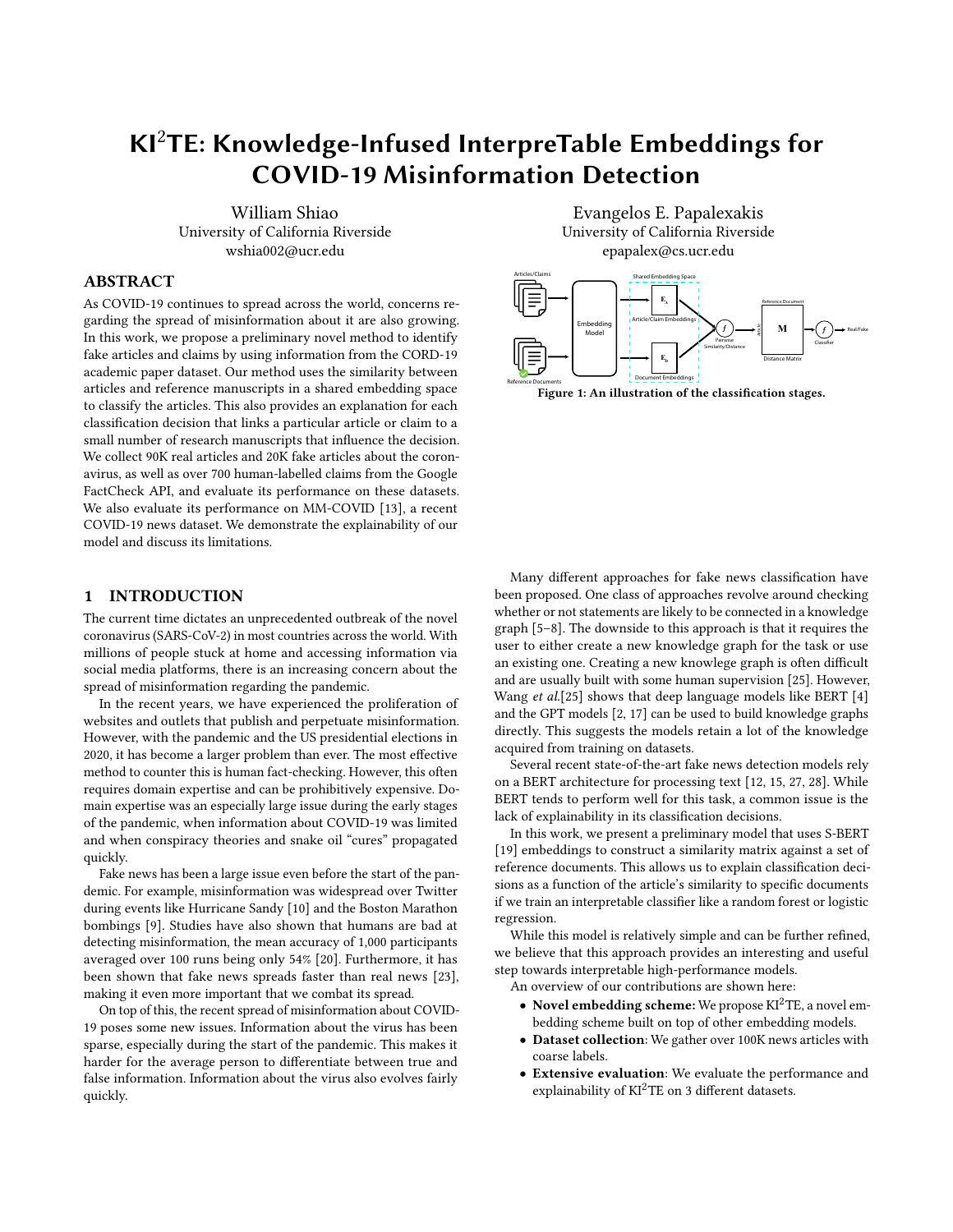## 2 PROBLEM FORMULATION & PROPOSED METHOD

## 2.1 Problem Definition

#### Given

– a set A of labelled article/claims about COVID-19.

– a set D of credible reference documents.

**Classify** each article/claim  $a \in A$  as real or fake.

Explain the classification decision as a function of D.

#### 2.2 Proposed Method

We first embed each article/claim in A and each document in D into a shared embedding space. We found using Sentence-BERT (SBERT) [\[19\]](#page-4-12) for this step led to the best results, but we also evaluate the performance of our method using FastText [\[11\]](#page-4-13). We then calculate the pairwise similarity between each article/claim and each reference document, which gives us a distance matrix M. Each row of M can be thought of as a new embedding for the corresponding article in A. We then train a classifier on M. These steps are described as pseudocode in Algorithm [1](#page-1-0) below.We evaluate our method using logistic regression and a random forest, both of which offer a good balance between performance and interpretability.

<span id="page-1-0"></span>Algorithm 1 Given a set of articles and reference documents, returns  $KI^2TE$  embeddings.

1: procedure  $KI^2TE(A, D)$ 2:  $E_A \leftarrow$  COMPUTEEMBEDDINGS(A) 3:  $E_D \leftarrow$  COMPUTEEMBEDDINGS(D) 4: for  $a_i \in E_A$  do 5: for  $d_j \in E_D$  do 6:  $\mathbf{M}_{i,j} \leftarrow \text{dist}(a_i, d_j)$ 7: end for 8: end for 9: return M 10: end procedure

## 2.3 Model Explainability

When trained with a interpretable classifier, this approach allows us to explain classification decisions on an article with supporting documents D. We evaluated our approach using two models: logistic regression and a random forest.

Logistic regression trains a weight vector  $w$  and bias  $b$  such that the cross-entropy is minimized. The magnitude of a weight  $w_i$ corresponds to the importance of a feature  $\overline{M}_{i,j}$  in article  $A_i$ . We can find the importance of that feature in a classification decision with  $w_j \times M_{i,j}$ . Since  $M_{i,j}$  corresponds to the distance to document  $D_i$ , we can see how much each document contributes to the classification decision.

A random forest involves training a set of decision trees on random samples of the training dataset. The classification results is the mode of the classification results of each of the trees in the forest. The prediction function of a random forest can be written out in terms of the sum of feature contributions [\[21\]](#page-4-14). This allows

us to see which documents led to a specific classification decision in a random forest.

## 2.4 Compared to KNN

At first glance, this approach may appear to be similar to a K-nearestneighbors (KNN) classifier trained on the reference embedding matrix and used to classify articles. However, they are different and there are several key advantages of our approach:

- (1) The reference data can be one-class data, like in our use case, where all of the CORD articles are considered to be accurate.
- (2) In KNN, each of the  $k$  nearest neighbors are considered to be of equal importance, but each neighbor is assigned a different weight in our approach.
- (3) In KNN, only the  $k$  nearest neighbors are considered for classification, but we consider all of the data points in our approach.

However, one advantage of KNN over our approach is that KNN scales better when there are more reference documents, especially if a database that supporting approximate nearest-neighbors is used. We talk more about this limitation in Section [3.5,](#page-3-0) as well as ways to reduce its impact.

## 3 EXPERIMENTAL EVALUATION

We evaluate the performance of our method along three aspects:

- (1) The classification accuracy and F1 score on the Google FactCheck claims, the MM-COVID [\[13\]](#page-4-0) dataset, and our gathered set of news articles.
- (2) The explainability of our method.
- (3) The sensitivity of our model with respect to the number of documents.

## 3.1 Classification Performance

We evaluate the accuracy and F1 score of our model, and similar baseline models on the 3 datasets described in Section [3.4.](#page-2-0) We also evaluate them on 3 different pieces of the news dataset, as described in Section [3.2.](#page-1-1)

#### <span id="page-1-1"></span>3.2 Explanability

In Fig. [2](#page-2-1) we show a four classification results, with the top contributors to each decision. Due to space and copyright considerations, we provide only the titles of the articles and manuscripts. However, results are taken from a model trained on subsets of the news articles focused on vaccine and transmission news.

The reason for this is that only a small portion of the news articles contain information also present in CORD-19 documents. Below are the titles of 5 articles that have poor explanability in our model:

- 1) "Kevin Ferris: John Prine, thanks for the many blessings you shared through your life and music"
- 2) "San Bernardino County reports 4 more coronavirus deaths, 146 new cases"
- 3) "Trump indicates he no longer has the coronavirus, says he is 'immune'"
- 4) "Gary Neville slams EPL teams: Clubs are frightened"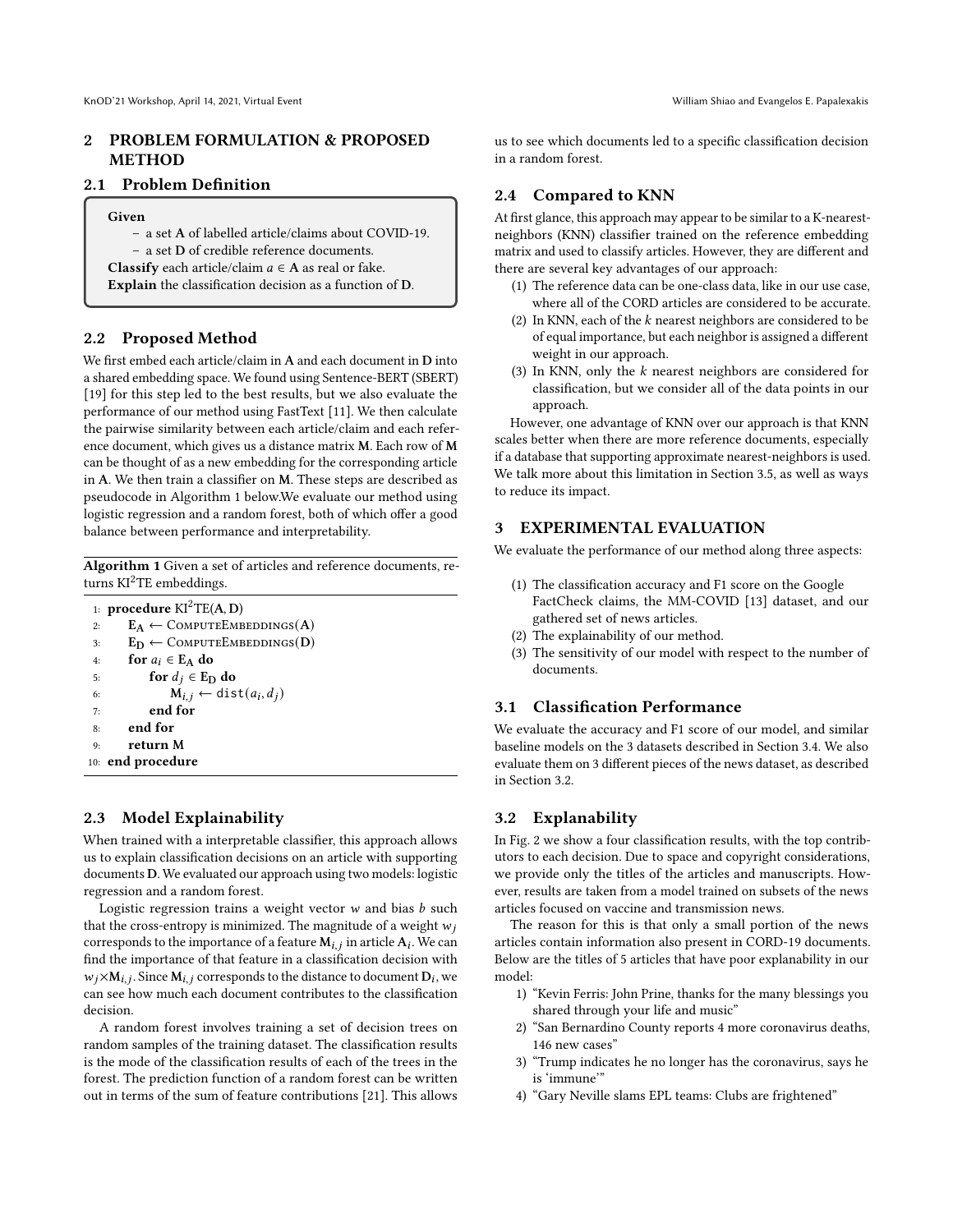KI<sup>2</sup>TE: Knowledge-Infused InterpreTable Embeddings for COVID-19 Misinformation Detection KnOD'21 Workshop, April 14, 2021, Virtual Event

<span id="page-2-2"></span>

|                     | <b>News</b>         |                   | Claims                   |                   |
|---------------------|---------------------|-------------------|--------------------------|-------------------|
| Model               | Acc.                | F1                | Acc.                     | F1                |
| $BERT + KI2TE + RF$ | $0.729 + 0.003$     | $0.786 + 0.002$   | $0.921 + 0.02$           | $0.524 \pm 0.479$ |
| <b>BERT + RF</b>    | $0.757 \pm 0.004$   | $0.809 \pm 0.004$ | $0.926 \pm 0.015$        | $0.03 \pm 0.074$  |
| $BERT + KI2TE + LR$ | $0.742 \pm 0.003$   | $0.714 \pm 0.054$ | $0.913 \pm 0.005$        | $0.5 \pm 0.498$   |
| $BERT + LR$         | $0.791 \pm 0.004$   | $0.802 \pm 0.036$ | $0.904 \pm 0.026$        | $0.211 \pm 0.064$ |
| $FT + KI^2TE + RF$  | $0.714 \pm 0.004$   | $0.607 \pm 0.008$ | $0.912 \pm 0.014$        | $0.499 \pm 0.5$   |
| $FT + RF$           | $0.788 \pm 0.004$   | $0.804 \pm 0.045$ | $0.922 \pm 0.012$        | $0.051 \pm 0.079$ |
| $FT + KI^2TE + LR$  | $0.773 \pm 0.004$   | $0.810 \pm 0.003$ | $0.907 \pm 0.016$        | $0.474 \pm 0.52$  |
| $FT + LR$           | $0.755 \pm 0.004$   | $0.724 \pm 0.056$ | $0.901 \pm 0.02$         | $0.0 \pm 0.0$     |
|                     | <b>MM-COVID</b>     |                   | <b>Filtered News</b>     |                   |
| Model               | Acc.                | F1                | Acc.                     | F1                |
| $BERT + KI2TE + RF$ | $0.89 \pm 0.011$    | $0.778 \pm 0.018$ | $0.834 \pm 0.01$         | $0.906 \pm 0.006$ |
| <b>BERT + RF</b>    | $0.922 \pm 0.005$   | $0.948 \pm 0.003$ | $0.839 \pm 0.01$         | $0.908 \pm 0.006$ |
| $BERT + KI2TE + LR$ | $0.918 \pm 0.008$   | $0.846 \pm 0.017$ | $0.843 \pm 0.008$        | $0.91 \pm 0.005$  |
| BERT + LR           | $0.943 \pm 0.002$   | $0.962 \pm 0.001$ | $0.847 \pm 0.01$         | $0.909 \pm 0.007$ |
| $FT + KT^2 TE + RF$ | $0.853 \pm 0.008$   | $0.681 \pm 0.021$ | $0.828 \pm 0.018$        | $0.903 \pm 0.011$ |
| $FT + RF$           | $0.901 \pm 0.004$   | $0.935 \pm 0.003$ | $0.831 \pm 0.012$        | $0.904 \pm 0.008$ |
| $FT + KI^2TE + LR$  | $0.899 \pm 0.01$    | $0.806 \pm 0.019$ | $0.826 \pm 0.008$        | $0.903 \pm 0.005$ |
| $FT + LR$           | $0.864 \pm 0.003$   | $0.912 \pm 0.004$ | $0.822 \pm 0.009$        | $0.902 \pm 0.005$ |
|                     | <b>Vaccine News</b> |                   | <b>Transmission News</b> |                   |
| Model               | Acc.                | F1                | Acc.                     | F1                |
| $BERT + KI2TE + RF$ | $0.865 \pm 0.002$   | $0.925 \pm 0.001$ | $0.79 \pm 0.006$         | $0.865 \pm 0.005$ |
| $BERT + RF$         | $0.866 \pm 0.003$   | $0.926 \pm 0.002$ | $0.805 \pm 0.007$        | $0.875 \pm 0.006$ |
| $BERT + KI2TE + LR$ | $0.869 \pm 0.003$   | $0.926 \pm 0.002$ | $0.797 \pm 0.014$        | $0.866 \pm 0.009$ |
| BERT + LR           | $0.886 \pm 0.002$   | $0.934 \pm 0.001$ | $0.833 \pm 0.013$        | $0.889 \pm 0.009$ |
| $FT + KI^2TE + RF$  | $0.86 \pm 0.002$    | $0.923 \pm 0.001$ | $0.766 \pm 0.01$         | $0.855 \pm 0.007$ |
| $FT + RF$           | $0.876 \pm 0.002$   | $0.931 \pm 0.001$ | $0.807 \pm 0.015$        | $0.881 \pm 0.01$  |
| $FT + KT^2 TE + LR$ | $0.873 + 0.004$     | $0.929 + 0.002$   | $0.751 + 0.006$          | $0.847 + 0.004$   |
| $FT + LR$           | $0.853 \pm 0.005$   | $0.919 \pm 0.003$ | $0.725 \pm 0.017$        | $0.839 \pm 0.011$ |

Table 1: Top: Results on the news, claims, and MM-COVID [\[14\]](#page-4-15) datasets. Bottom: Results on samples of the news datasets. RF stands for random forest, LR stands for logistic regression, and FT stands for FastText [\[11\]](#page-4-13).

<span id="page-2-1"></span>

Figure 2: Four sample classification results of real articles (only titles shown) with the top contributors (only titles shown) to the decision in a random forest classifier. The model was trained on the vaccine and transmission subsets of the news articles, as described in Section [3.2.](#page-1-1)

5) "Coronavirus: Indian takeaway offering free toilet rolls with orders over £20"

<span id="page-2-3"></span>

Figure 3: Accuracy (left) and F1 score (right) as the number of reference documents increases.

We can see that (1) is about the death of a celebrity from coronavirus, and it is unlikely that any CORD-19 document would have a reference to it. (2) is about relatively small area in the U.S. and would likely not have any references to it in CORD-19. (3) is political news and also likely does not have many CORD-19 references. (4) is primarily sports news and does not contain information about the virus itself. (5) is about a specific restaurant and will not have any related information in CORD-19.

However,  $KI^2TE$  still maintains similar accuracy to our baseline models. This is because the document distances also serve as a proxy to the raw embeddings, allowing it to maintain much of the information from the original BERT/FastText embeddings. However, the explainability of our model suffers in this case. To resolve this, we extract 3 versions from the news dataset.

We extract a filtered set, which has articles with sports teams and popular cities/countries removed, and refer to it as the "Filtered News" dataset. We also extract only articles that contain the word "vaccine" and call this the "Vaccine News" dataset. Finally, we extract only articles that contain the word "transmission" and name it the "Transmission News" dataset. The purpose of the last two datasets is to provide a smaller sample with articles focusing more on attributes of the virus, rather than on other topics (like those shown above). The performance of our models on these datasets are shown in Table [1](#page-2-2) above.

## 3.3 Sensitivity to Number of Reference Manuscripts

We evaluate the accuracy and F1 score of  $KI^2TE$  as the number of reference documents increase, and the results can be seen in Fig. [3.](#page-2-3) Generally, we can see that as the number of reference documents increase, the accuracy and F1 score of  $KI^2TE$  increases. However, increasing the number of reference documents has a diminishing effect. Interestingly, the FastText-based models exhibit a large dip in F1 score after about 1,000 documents, but it recovers and continues to increase.

#### <span id="page-2-0"></span>3.4 Datasets

In this section, we describe the steps involved in the data collection and filtering the news articles for analysis. We used five datasets for this work.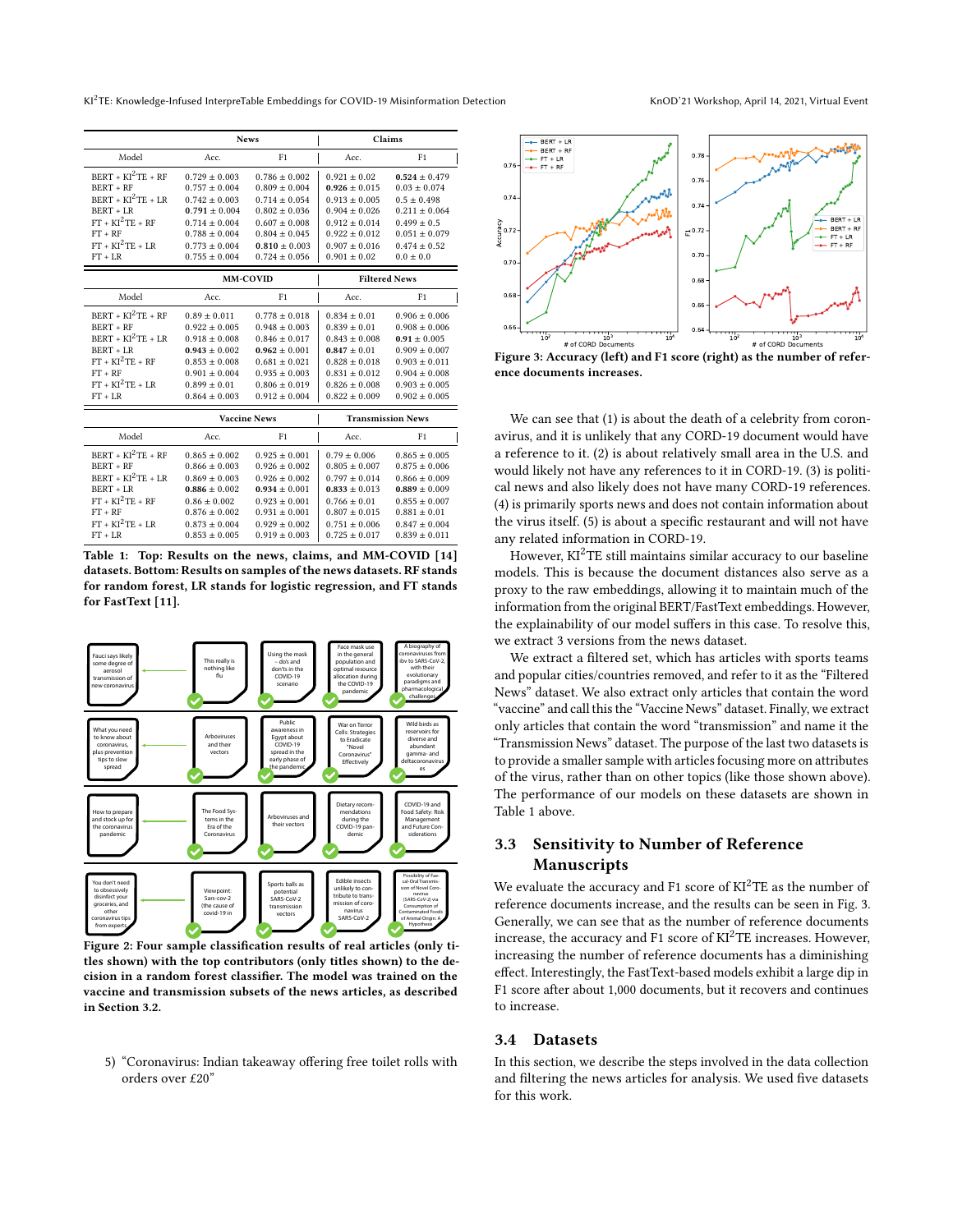We chose to crawl our own news datasets because we were unable to find any up-to-date fake news datasets at the time of writing.

3.4.1 CORD-19. The first dataset we used was the COVID-19 Open Research Dataset (CORD-19) [\[26\]](#page-5-3), which is a growing collection of scientific paper prepared by the White House in partnership with leading research groups characterizing the wide range of literature related to coronaviruses.

It consists of over 200,000 documents, of which 100,000 have a PDF parse of their full text. Although not all of these documents have undergone peer review and includes preprints from sites like bioRxiv, we still consider this to be a relatively credible source of information about the virus.

3.4.2 Fake News Dataset. We crawled sites from NewsGuard's Misinformation Tracking Center $^1$  $^1$  for our fake news dataset. News-Guard is an organization that rates the trustworthiness of websites that share information online based on their credibility and transparency. We crawled on the sites based in the United States to ensure that we crawled only English language sites. We also only crawled the sites with sitemaps to ensure that all of the crawled pages were in fact news articles, not other pages, like store pages.

We also made the assumption that all articles on any of those sites were considered fake news. While this is a very strong assumption, we could not come up with a better method for labeling individual articles. We used the Newspaper3 $k^2$  $k^2$  Python library library to extract article metadata and content.

We chose to scrape only COVID-19-related news articles by filtering the crawled articles by keywords like "COVID" or "coronavirus". We also removed duplicate lines (where a line is an HTML tag, not a sentence) from the plain text of the articles. This helps prevent pages with fixed headers or taglines appearing in the document text. Otherwise, articles with mentions of keywords in the header or footer would also be included in the crawl.

Certain properties of these sites made them difficult to crawl. Some sites mixed in abstracts of academic papers in with their articles to lend credibility. Other sites mixed in articles from Reuters or the Associated Press (AP), both of which we consider reliable sources. The Newspaper3k library also tended to perform worse at extracting the content of the articles, likely because the library was mainly tested on more mainstream news websites.

Many of these sites also had other purposes in addition to providing news articles. Some of them sold alternative medicinal products like colloidal silver. Others also had videos in addition to their text articles. We did our best to clean this data, but it is possible that some of these issues are still present in the data. After cleaning, we were left with around 20K fake news articles.

3.4.3 Real News Dataset. We used the list from the B.S. Detector Chrome extension<sup>[3](#page-3-3)</sup> to pick the reputable sites. We then collected articles from all of the matching sites from the Common Crawl News archive [\[16\]](#page-4-16). After that, the HTML for each article was processed in the same manner as the fake news dataset. We gathered over 95K articles that mention the novel coronavirus, but we randomly subsample from this set of articles when training our models to

3.4.4 Google FactCheck Dataset. We also downloaded COVID-19-

related claims from the Google FactCheck API[4](#page-3-4) . These claims are gathered from a variety of fact-checking companies and are checked by humans. Each claim consists of a single sentence (or rarely, several sentences) and a rating from a fact checking agency. This rating does not necessary follow any particular format and can range from "Fake" to other, less clear ratings like "Needs Context" or "Missing Context". We chose to exclude those ambigious claims from the dataset. This led to a total of 739 claims, of which 97 are true, and 642 are false/misleading. While there is a heavily class imbalance and it is a small dataset, we chose to include this in our evaluation to test our model's performance on small datasets with accurate labels.

3.4.5 MM-COVID Dataset. We also used the Multilingual and Multidimensional COVID-19 Fake News Data Repository (MM-COVID) dataset [\[13\]](#page-4-0), which contains fake news from 6 different languages. However, we only focus on the English portion of the dataset. The news articles are labelled by Snopes<sup>[5](#page-3-5)</sup> and Poynter <sup>[6](#page-3-6)</sup>, both of which are fact-checking companies that use human fact-checkers. The MM-COVID dataset also includes tweets and replies to those tweets, but we only use the text of the articles in the dataset.

#### <span id="page-3-0"></span>3.5 Limitations

reduce the class imbalance.

One limitation of this method is that a new feature is added for each new reference document. This can significantly reduce the performance of the classifier and greatly increase the distance matrix time calculation when the number of reference documents is large. The simplest way to mitigate this would be to simply use a random sample of reference documents, but there may be very similar reference documents selected, which would not improve the performance or interpretability of the model. Another way to mitigate it would be to use standard feature selection methods (like Lasso [\[22\]](#page-4-17)), but this still requires the calculation of the distance matrix across all reference documents.

One solution for this is to run k-means++ [\[1\]](#page-4-18) on  $E_D$  and set  $k$ to the number of reference documents we want to use. Then, we can select the nearest neighbor to each of the  $k$  centroids of the clusters. This leaves us with  $k$  reference documents, each of which theoretically represents a different part of the embedding space. This helps reduce the chance of similar documents being selected.

## 4 RELATED WORK

There has been a lot of work in the area of fake news detection and models use a variety of different methods. These methods can generally be grouped into four categories: knowledge-based, stylebased, propagation-based, and source-based models [\[29\]](#page-5-4).

Knowledge-based models often attempt to compare the claims in a news article against facts stored in a knowledge base (KB) or knowledge graph (KG). Knowledge graphs are commonly represented as a set of subject-predicate-object triples, where the subject

<span id="page-3-2"></span><span id="page-3-1"></span><sup>1</sup><https://www.newsguardtech.com/coronavirus-misinformation-tracking-center/> <sup>2</sup><https://github.com/codelucas/newspaper>

<span id="page-3-3"></span><sup>3</sup><https://gitlab.com/bs-detector/bs-detector>

<span id="page-3-4"></span><sup>4</sup><https://toolbox.google.com/factcheck/apis>

<span id="page-3-5"></span><sup>5</sup><https://www.snopes.com/>

<span id="page-3-6"></span><sup>6</sup><https://www.poynter.org/>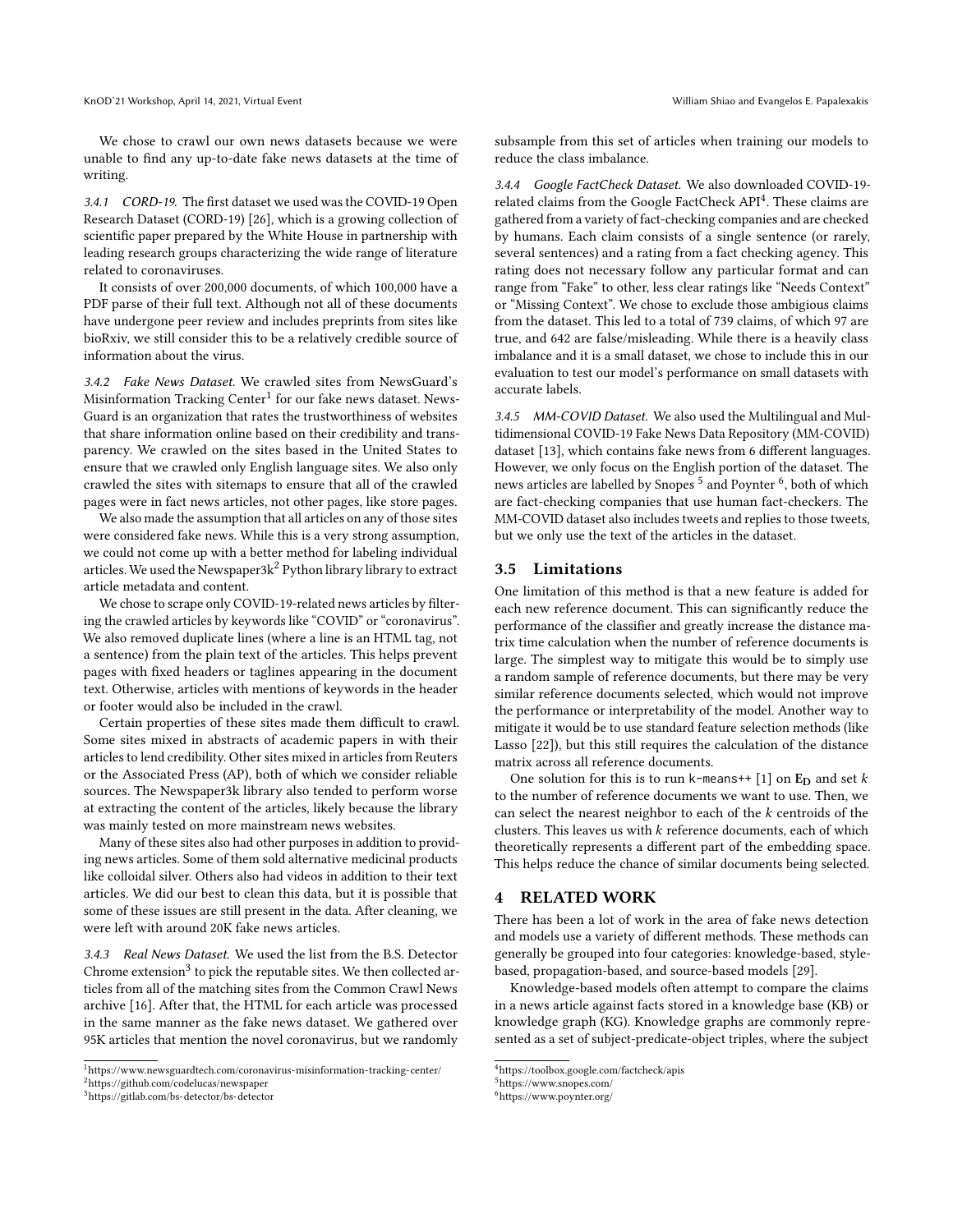and object map to entities, which are typically represented as nodes. These models often predict the probability of triples existing in this graph and use that to determine the accuracy of a statement [\[5–](#page-4-5) [7\]](#page-4-19). These knowledge graphs can be single-source, which uses a knowledge graph from a single source, or open-source, where the knowledge graph is created by merging data from multiple sources [\[29\]](#page-5-4). The downside of a knowledge-graph-based approach is that it requires a knowledge graph, which is non-trivial to construct. Many existing public knowledge graphs, like Wikidata [\[24\]](#page-4-20), YAGO [\[18\]](#page-4-21), and NELL [\[3\]](#page-4-22), required some level of human supervision to construct.

Style-based models attempt to look at the style with which the article was written to assess the intentions of the author, with the assumption that fake news articles are written differently than authentic news articles. Propagation-based models look at how a news article spreads and works on a news cascade [\[29\]](#page-5-4) or graph representation of that. Source-based models look focus on the author and publisher of new articles, with the assumption that many fake news items tend to come from the same sources. While we use the term article, all of these methods are applicable to, and been applied to other mediums, like social media posts.

## 5 CONCLUSION

In this work, we propose a similarity matrix-based embedding method:  $KI^2TE$ , which allows us to interpret the decisions of embeddingbased models by linking them to a set of reference documents. We gather a coarsely-labelled dataset of news articles and humanlabelled claims. We also evaluate our model on the MM-COVID [\[14\]](#page-4-15) dataset. We show that our model has similar performance to baseline methods, with the added benefit of explainability on some classification decisions.

## 6 ACKNOWLEDGEMENTS

The authors would like to thank Rutuja Gurav, Pravallika Devineni, and Sara Abdali for their valuable help and feedback. Research was partially supported by the National Science Foundation Grant no. 1901379 and a UCR Regents Faculty Fellowship. This research was partially sponsored by the U.S. Army Combat Capabilities Development Command Army Research Laboratory and was accomplished under Cooperative Agreement Number W911NF-13-2-0045 (ARL Cyber Security CRA). The views and conclusions contained in this document are those of the authors and should not be interpreted as representing the official policies, either expressed or implied, of the Combat Capabilities Development Command Army Research Laboratory or the U.S. Government. The U.S. Government is authorized to reproduce and distribute reprints for Government purposes notwithstanding any copyright notation here on.

#### **REFERENCES**

- <span id="page-4-18"></span>[1] David Arthur and Sergei Vassilvitskii. 2007. K-means++: The advantages of careful seeding. In Proceedings of the Annual ACM-SIAM Symposium on Discrete Algorithms, Vol. 07-09-January-2007.
- <span id="page-4-8"></span>[2] Tom B. Brown, Benjamin Mann, Nick Ryder, Melanie Subbiah, Jared Kaplan, Prafulla Dhariwal, Arvind Neelakantan, Pranav Shyam, Girish Sastry, Amanda Askell, Sandhini Agarwal, Ariel Herbert-Voss, Gretchen Krueger, Tom Henighan, Rewon Child, Aditya Ramesh, Daniel M. Ziegler, Jeffrey Wu, Clemens Winter, Christopher Hesse, Mark Chen, Eric Sigler, Mateusz Litwin, Scott Gray, Benjamin Chess, Jack Clark, Christopher Berner, Sam McCandlish, Alec Radford, Ilya Sutskever, and Dario Amodei. 2020. Language Models are Few-Shot Learners. [arXiv](https://doi.org/10.1145/2629489) (5 2020).<http://arxiv.org/abs/2005.14165>
- <span id="page-4-22"></span>[3] Andrew Carlson, Justin Betteridge, Bryan Kisiel, Burr Settles, Estevam R Hruschka, and Tom M Mitchell. [n.d.]. Toward an Architecture for Never-Ending Language Learning. Technical Report.<www.aaai.org>
- <span id="page-4-7"></span>Jacob Devlin, Ming-Wei Chang, Kenton Lee, and Kristina Toutanova. 2018. BERT: Pre-training of Deep Bidirectional Transformers for Language Understanding. (10 2018).<http://arxiv.org/abs/1810.04805>
- <span id="page-4-5"></span>[5] Xin Luna Dong, Christos Faloutsos, Xian Li, Subhabrata Mukherjee, and Prashant Shiralkar. 2018. 3-FactCheckingGraph - Google Slides. [https://docs.google.com/](https://docs.google.com/presentation/d/1JudymfQC14vpGdQY6nOodIcmOpec1vSnMa38FnSZiVY/edit#slide=id.g3fc8173fac_2_79) [presentation/d/1JudymfQC14vpGdQY6nOodIcmOpec1vSnMa38FnSZiVY/edit#](https://docs.google.com/presentation/d/1JudymfQC14vpGdQY6nOodIcmOpec1vSnMa38FnSZiVY/edit#slide=id.g3fc8173fac_2_79) [slide=id.g3fc8173fac\\_2\\_79](https://docs.google.com/presentation/d/1JudymfQC14vpGdQY6nOodIcmOpec1vSnMa38FnSZiVY/edit#slide=id.g3fc8173fac_2_79)
- [6] Valeria Fionda and Giuseppe Pirrò. 2017. Fact Checking via Evidence Patterns. Technical Report.
- <span id="page-4-19"></span>[7] Mohamed H Gad-Elrab, Daria Stepanova, Jacopo Urbani, and Gerhard Weikum. 2019. Tracy: Tracing Facts over Knowledge Graphs and Text. (2019). [https:](https://doi.org/10.1145/nnnnnnn.nnnnnnn) [//doi.org/10.1145/nnnnnnn.nnnnnnn](https://doi.org/10.1145/nnnnnnn.nnnnnnn)
- <span id="page-4-6"></span>Matthew Gardner, Tom Mitchell, William Cohen, Christos Faloutsos, and Antoine Bordes. [n.d.]. Reading and Reasoning with Knowledge Graphs. Technical Report. <www.lti.cs.cmu.edu>
- <span id="page-4-2"></span>[9] Aditi Gupta, Hemank Lamba, and Ponnurangam Kumaraguru. 2013. \$1.00 per RT #BostonMarathon #PrayForBoston: Analyzing fake content on twitter. In eCrime Researchers Summit, eCrime. IEEE Computer Society. [https://doi.org/10.1109/](https://doi.org/10.1109/eCRS.2013.6805772) [eCRS.2013.6805772](https://doi.org/10.1109/eCRS.2013.6805772)
- <span id="page-4-1"></span>[10] Aditi Gupta, Hemank Lamba, Ponnurangam Kumaraguru, and Anupam Joshi. [n.d.]. Faking Sandy: Characterizing and Identifying Fake Images on Twitter during Hurricane Sandy.<http://www.guardian.co.uk/world/us-news->
- <span id="page-4-13"></span>[11] Armand Joulin, Edouard Grave, Piotr Bojanowski, and Tomas Mikolov. 2017. Bag of Tricks for Efficient Text Classification. In Proceedings of the 15th Conference of the European Chapter of the Association for Computational Linguistics: Volume 2, Short Papers. Association for Computational Linguistics, 427–431.
- <span id="page-4-10"></span>[12] Heejung Jwa, Dongsuk Oh, Kinam Park, Jang Kang, and Hueiseok Lim. 2019. exBAKE: Automatic Fake News Detection Model Based on Bidirectional Encoder Representations from Transformers (BERT). Applied Sciences 9, 19 (9 2019), 4062. <https://doi.org/10.3390/app9194062>
- <span id="page-4-0"></span>[13] Yichuan Li, Bohan Jiang, Kai Shu, and Huan Liu. [n.d.]. MM-COVID: A Multilingual and Multimodal Data Repository for Combating COVID-19 Disinformation. Technical Report.<www.newsguardtech.com>
- <span id="page-4-15"></span>[14] Yichuan Li, Bohan Jiang, Kai Shu, and Huan Liu. 2020. MM-COVID: A Multilingual and Multimodal Data Repository for Combating COVID-19 Disinformation. (11 2020).<http://arxiv.org/abs/2011.04088>
- <span id="page-4-11"></span>[15] Chao Liu, Xinghua Wu, Min Yu, Gang Li, Jianguo Jiang, Weiqing Huang, and Xiang Lu. 2019. A Two-Stage Model Based on BERT for Short Fake News Detection. In Lecture Notes in Computer Science (including subseries Lecture Notes in Artificial Intelligence and Lecture Notes in Bioinformatics), Vol. 11776 LNAI. Springer, 172–183. [https://doi.org/10.1007/978-3-030-29563-9{\\_}17](https://doi.org/10.1007/978-3-030-29563-9{_}17)
- <span id="page-4-16"></span>[16] Joel Mackenzie, Rodger Benham, Matthias Petri, Johanne R. Trippas, J. Shane Culpepper, and Alistair Moffat. 2020. CC-News-En: A Large English News Corpus. In Proceedings of the 29th ACM International Conference on Information & Knowledge Management (Virtual Event, Ireland) (CIKM '20). Association for Computing Machinery, New York, NY, USA, 3077–3084. [https://doi.org/10.1145/](https://doi.org/10.1145/3340531.3412762) [3340531.3412762](https://doi.org/10.1145/3340531.3412762)
- <span id="page-4-9"></span>[17] Alec Radford, Jeffrey Wu, Rewon Child, David Luan, Dario Amodei, and Ilya Sutskever. [n.d.]. Language Models are Unsupervised Multitask Learners. Technical Report.<https://github.com/codelucas/newspaper>
- <span id="page-4-21"></span>[18] Thomas Rebele, Fabian Suchanek, Johannes Hoffart, Joanna Biega, Erdal Kuzey, and Gerhard Weikum. 2016. YAGO: A multilingual knowledge base from wikipedia, wordnet, and geonames. In Lecture Notes in Computer Science (including subseries Lecture Notes in Artificial Intelligence and Lecture Notes in Bioinformatics), Vol. 9982 LNCS. Springer Verlag, 177–185. [https://doi.org/10.1007/978-3-319-](https://doi.org/10.1007/978-3-319-46547-0{_}19) [46547-0{\\_}19](https://doi.org/10.1007/978-3-319-46547-0{_}19)
- <span id="page-4-12"></span>[19] Nils Reimers and Iryna Gurevych. 2019. Sentence-BERT: Sentence Embeddings using Siamese BERT-Networks. EMNLP-IJCNLP 2019 - 2019 Conference on Empirical Methods in Natural Language Processing and 9th International Joint Conference on Natural Language Processing, Proceedings of the Conference (8 2019), 3982–3992. <http://arxiv.org/abs/1908.10084>
- <span id="page-4-3"></span>[20] Victoria L. Rubin. 2010. On deception and deception detection: Content analysis of computer-mediated stated beliefs. In Proceedings of the ASIST Annual Meeting, Vol. 47.<https://doi.org/10.1002/meet.14504701124>
- <span id="page-4-14"></span>[21] Ando Saabas. 2014. Interpreting random forests | Diving into data. [http:](http://blog.datadive.net/interpreting-random-forests/) [//blog.datadive.net/interpreting-random-forests/](http://blog.datadive.net/interpreting-random-forests/)
- <span id="page-4-17"></span>[22] Robert Tibshirani. 1996. Regression Shrinkage and Selection Via the Lasso. Journal of the Royal Statistical Society: Series B (Methodological) 58, 1 (1996). <https://doi.org/10.1111/j.2517-6161.1996.tb02080.x>
- <span id="page-4-4"></span>[23] Soroush Vosoughi, Deb Roy, and Sinan Aral. 2018. The spread of true and false news online. Science 359, 6380 (3 2018), 1146–1151. [https://doi.org/10.1126/](https://doi.org/10.1126/science.aap9559) [science.aap9559](https://doi.org/10.1126/science.aap9559)
- <span id="page-4-20"></span>[24] Denny Vrandečić and Markus Krötzsch. 2014. Wikidata: A free collaborative knowledgebase. Commun. ACM 57, 10 (9 2014), 78–85. [https://doi.org/10.1145/](https://doi.org/10.1145/2629489)